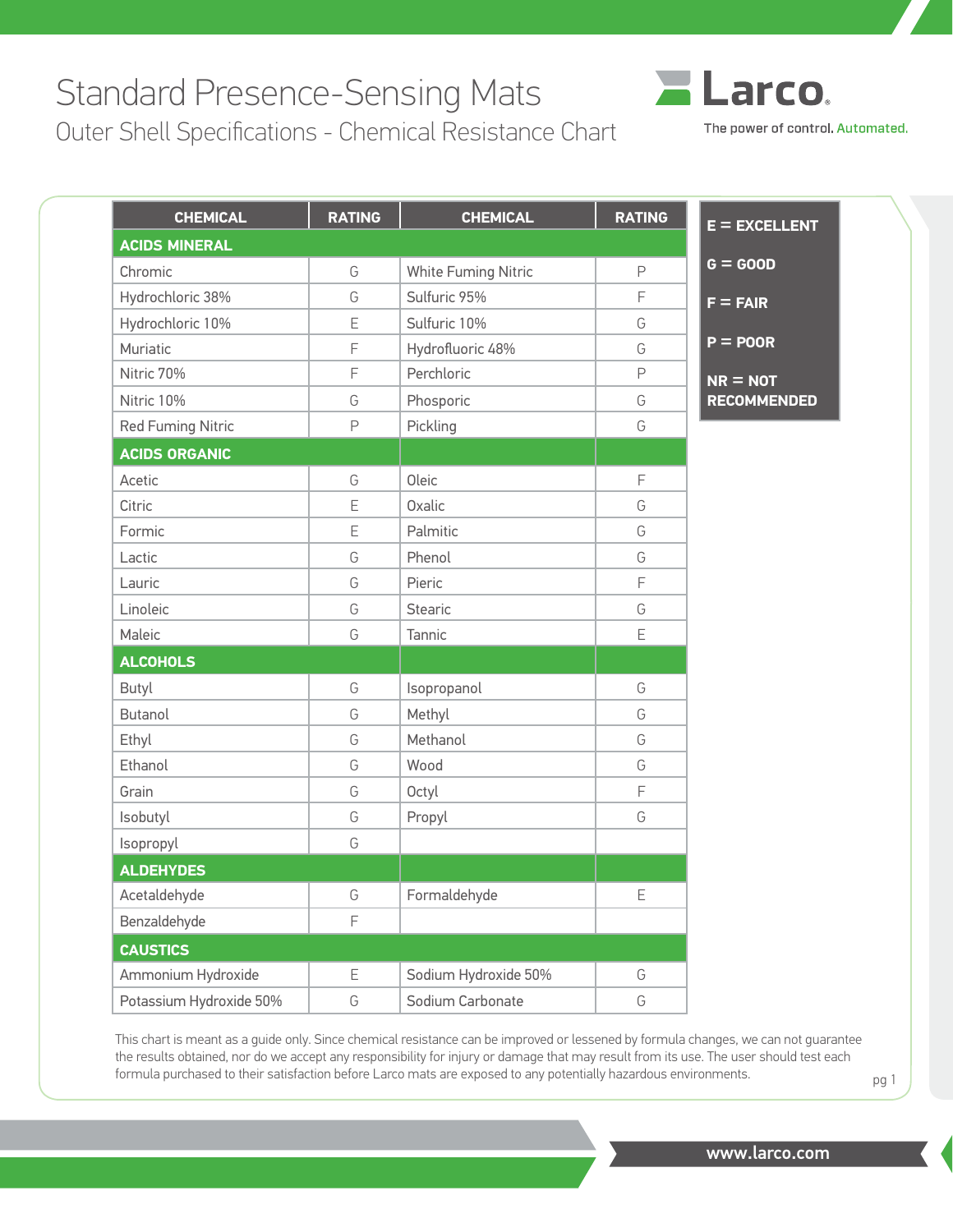## Standard Presence-Sensing Mats

Outer Shell Specifications - Chemical Resistance Chart

| _arco<br>间                       |
|----------------------------------|
| The power of control. Automated. |

| <b>CHEMICAL</b>             | <b>RATING</b> | <b>CHEMICAL</b>        | <b>RATING</b> | $E = EXCELLENT$    |
|-----------------------------|---------------|------------------------|---------------|--------------------|
| <b>AMINES</b>               |               |                        |               |                    |
| Aniline                     | <b>NR</b>     | Monoethanolamine       | <b>NR</b>     | $G = GOOD$         |
| Diethylamine                | <b>NR</b>     | Morpholine             | NR.           | $F = FAIR$         |
| Hydrozine                   | <b>NR</b>     | Triethanolamine        | <b>NR</b>     |                    |
| Methylamine                 | <b>NR</b>     |                        |               | $P = POOR$         |
| <b>AROMATIC SOLVENTS</b>    |               |                        |               | $NR = NOT$         |
| Benzone                     | <b>NR</b>     | Tolune                 | <b>NR</b>     | <b>RECOMMENDED</b> |
| Benzol                      | <b>NR</b>     | Toluol                 | <b>NR</b>     |                    |
| <b>Coal Tar Distillate</b>  | <b>NR</b>     | Xylene                 | <b>NR</b>     |                    |
| <b>Stoddard Solvent</b>     | <b>NR</b>     | Xylol                  | <b>NR</b>     |                    |
| Styrene                     | <b>NR</b>     |                        |               |                    |
| <b>KETONIC SOLVENTS</b>     |               |                        |               |                    |
| Acetone                     | <b>NR</b>     | Methyl Ethyl Ketone    | <b>NR</b>     |                    |
| Di-isobutyl Ketone          | <b>NR</b>     | Methyl Isobutyl Ketone | <b>NR</b>     |                    |
| Hydroquinone                | <b>NR</b>     |                        |               |                    |
| <b>CHLORINATED SOLVENTS</b> |               |                        |               |                    |
| Carbon Tetrachloride        | <b>NR</b>     | Ethylene Dichloride    | <b>NR</b>     |                    |
| Chlorobenzene               | <b>NR</b>     | Methyl Chloride        | <b>NR</b>     |                    |
| Chloroform                  | <b>NR</b>     | Methylene Chloride     | <b>NR</b>     |                    |
| Chloronapthalene            | <b>NR</b>     | Perchlorethylene       | <b>NR</b>     |                    |
| "Chloreothene" TCE          | <b>NR</b>     | "Permachlor"           | <b>NR</b>     |                    |
| Dechlorethane               | NR.           | Trichlorethylene TCE   | <b>NR</b>     |                    |
| <b>PETROLEUM SOLVENTS</b>   |               |                        |               |                    |
| Butylene                    | F             | Naphtha                | F             |                    |
| Gasoline                    | G             | Pentane                | P             |                    |
| Hexane                      | F             | Petroleum Spirits      | $\mathsf P$   |                    |
| Iso-Octane                  | P             | <b>Mineral Spirits</b> | F             |                    |
| Kerosene                    | F             |                        |               |                    |

This chart is meant as a guide only. Since chemical resistance can be improved or lessened by formula changes, we can not guarantee the results obtained, nor do we accept any responsibility for injury or damage that may result from its use. The user should test each formula purchased to their satisfaction before Larco mats are exposed to any potentially hazardous environments. pg 2